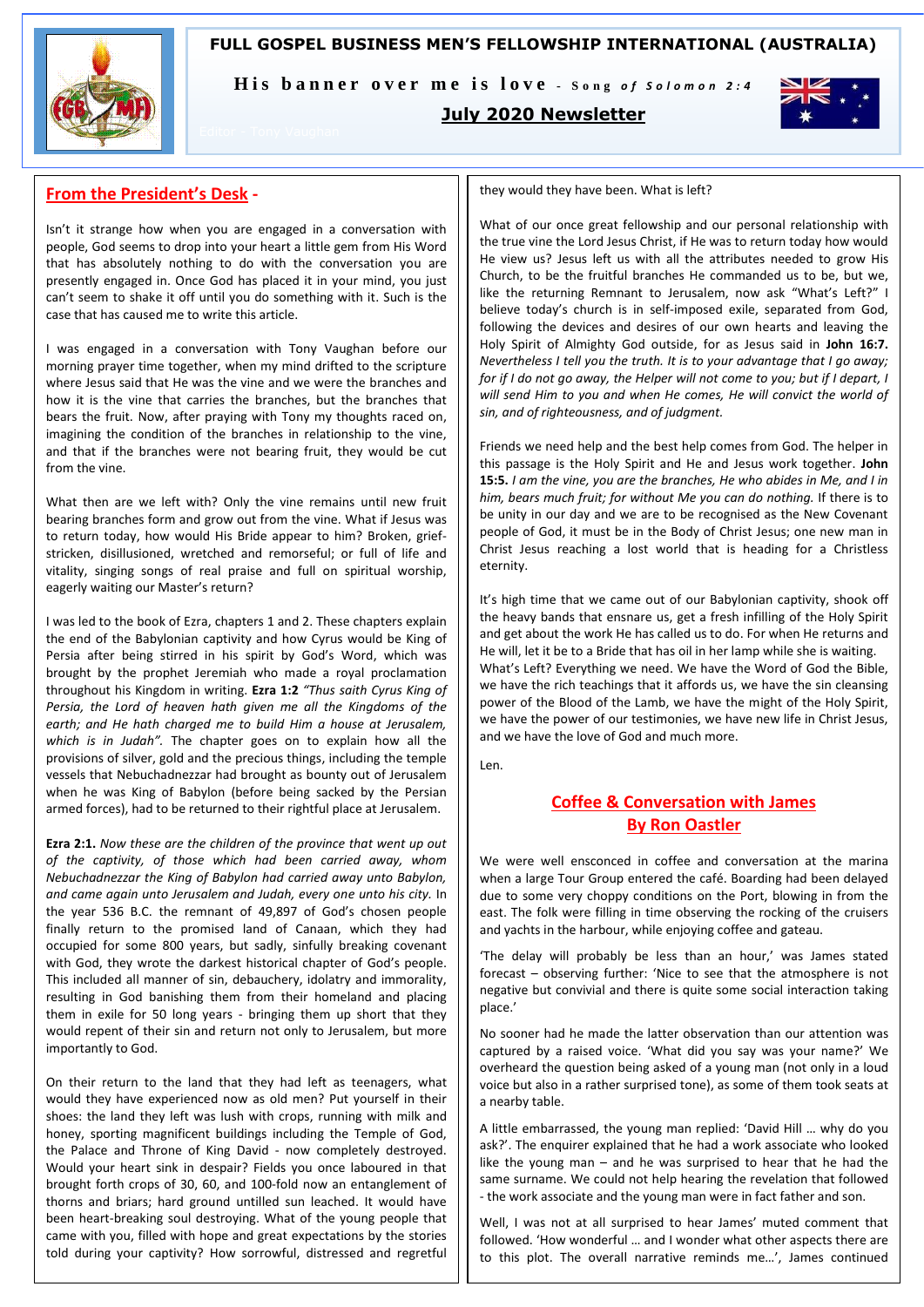without drawing a breath: '… of a lesson that I learned about the sovereignty of God in dealing with fathers and sons – and mothers and daughters too, of course. I saw it happen several times over the years.'

'I recall a number of experiences involving fathers and sons, one being a particular "mid-week" public meeting we had arranged in a suburban auditorium in Sydney's Lower North Shore. The timing and location aspects set it apart for starters. We were blessed to have a popular overseas speaker available for this meeting and he was supported by some top-level musicians who were just right for that night.'

'It was a wonderful meeting. We had a time of uplifting praise and worship, led well by the music team. One of the musicians shared his testimony of coming to faith in Christ Jesus as Lord and Saviour; it was very personal, highly relevant and entirely credible – the very essence of an effective testimony. This was a wonderful precursor to the main speaker.'

'Our speaker presented a powerful message from the Scriptures, based on his testimony, focusing upon God's call and claim on our lives, … and the response we need to make by accepting Jesus as Saviour and Lord.

Opportunity was given for folk to respond personally, there and then. A number did so, and we were able to counsel with each and every one. As it happened, I had the opportunity to speak with a young man in his highteens, Peter. He was a fine young man, well presented, highly intelligent and an incisive thinker, who knew exactly what he was doing in committing his life to Christ. I was really drawn to this young man; it was as though I knew him. He prayed with confidence and received counsel willingly, bringing joy to my heart.'

'As I concluded my time with Peter, I asked him what his family name was. "Bell" he replied.'

'I said to him "That is interesting Peter, I have a work associate by the name of Graeme Bell, who is a Systems Engineering manager, and you look so much like him." It did not take long to confirm that they were indeed Father and son – or son and father if you wish. Now, while I had not shared faith directly with Peter's father on a one-to-one basis, he was one of the many staffers who fell within my sphere of influence. So, I rejoiced in God's sovereign work.'

'A second incident that our Lord used to encourage me,' James continued, 'occurred at the conclusion of the Sunday morning service at a church that I was visiting. At the informal "coffee time" I met with a young man in his late twenties. He asked me how I came to be visiting and I told him a friend – mentioning his name - had suggested this was a great church. "How do you know him?" he asked. To which I replied: "We worked together for quite some time."

'" Oh, then you may know my father, he was a sales manager there." he quickly interjected. "His name?" I asked. "Robert Chappell – I am his son Richard." Now, Robert Chappell was one of my subordinate team managers to whom I had witnessed, though without seeing him come to faith. However, Richard assured me that his father was close to making that life changing decision. Thank you, Lord!'

James really shifted gear as he described his final example. 'Perhaps one of the most encouraging instances for me, involved another subordinate manager, with whom I had some difficulties that required real grace and faith on my part. What stood out in this experience was a move that was the sovereign work of the Holy Spirit – not once but twice.'

'The first move' James explained 'was at a major public outreach meeting of the Fellowship with some five hundred or so attendees. We had top musicians, wonderful worship, powerful testimonies and a high-profile international speaker. It was an up-lifting night. The word from God was riveting. The call to "be reconciled to God" was unmistakable. The way of Salvation was absolutely clear. No wonder that many responded to receive Christ as Lord and Saviour. All of this was praiseworthy in itself.'

'One of those who came forward to receive Christ, with whom I had the privilege of praying, was a young man by the name of Anthony, whose mother was accompanying him at the function. When we had counselled and prayed together, I enquired as to his family name. Upon hearing the name, I further enquired as to his father. "Yes," James said to me "you guessed it; his father was the very man with whom I was having a hard time. God was sovereignly at work in this situation and in the life of this family.'

'" Ah, but it did not end there," he continued "there was a second move, a couple of years later. I was asked to speak at a Church Men's Breakfast on the Central Coast. It was there I met Michael, a fine young man and a relatively young Christian. He was a specialist in the IT Industry and said that he chose IT because his father was a sales manager in the industry."'

"You guessed it again" was James statement "here was another son of the very man with whom I was having such difficulty. So I asked him about his father … and to my absolute joy he said that he and his mother and brother had been encouraging his Dad, who had started to attend church with them - and he had recently committed his life to Christ.'

"So, my friend," God sometimes moves sovereignly through sons and daughter – as well as wives! – to bring a man to faith. We should be encouraging lads and lasses, and young men and women, to come to faith and to share that faith with their fathers."

A wonderful way for us to fulfil the command to *'win and disciple folk to Christ'*, I declared to James.

# **Mike Hedley (Part 2) – Missionary At Large**



**Mike & Anna**

After moving to Australia from the UK in 1971 and ending up back in the electronic industry, my wife Anna and I finally made a firm decision to accept Christ into our lives on 9th hour, 9th day, and 9th month 1981 in Brisbane. From that day on, we both experienced an amazing peace and joy that no man can give or take away. Now we feel his presence continually and listen to his voice. On one occasion, I was discussing the idea of starting a business, but complained about lack of finance. My wife reminded me that we now have a relationship with God, so we waited on him, and he did supernaturally provide for us. We commenced **"Mike Hedley Cables"** early 1982 and the cash flow just happened. **My God shall supply all my needs. Philippians 4: 19** (New Testament)

We were operating from home and wanted to purchase a warehouse, but our accountant laughed. I travelled overseas for a short-term mission trip and whilst away, the cash flooded in which enabled us to place a deposit on a warehouse and move in. To this day our accountant is still scratching his head and we are praising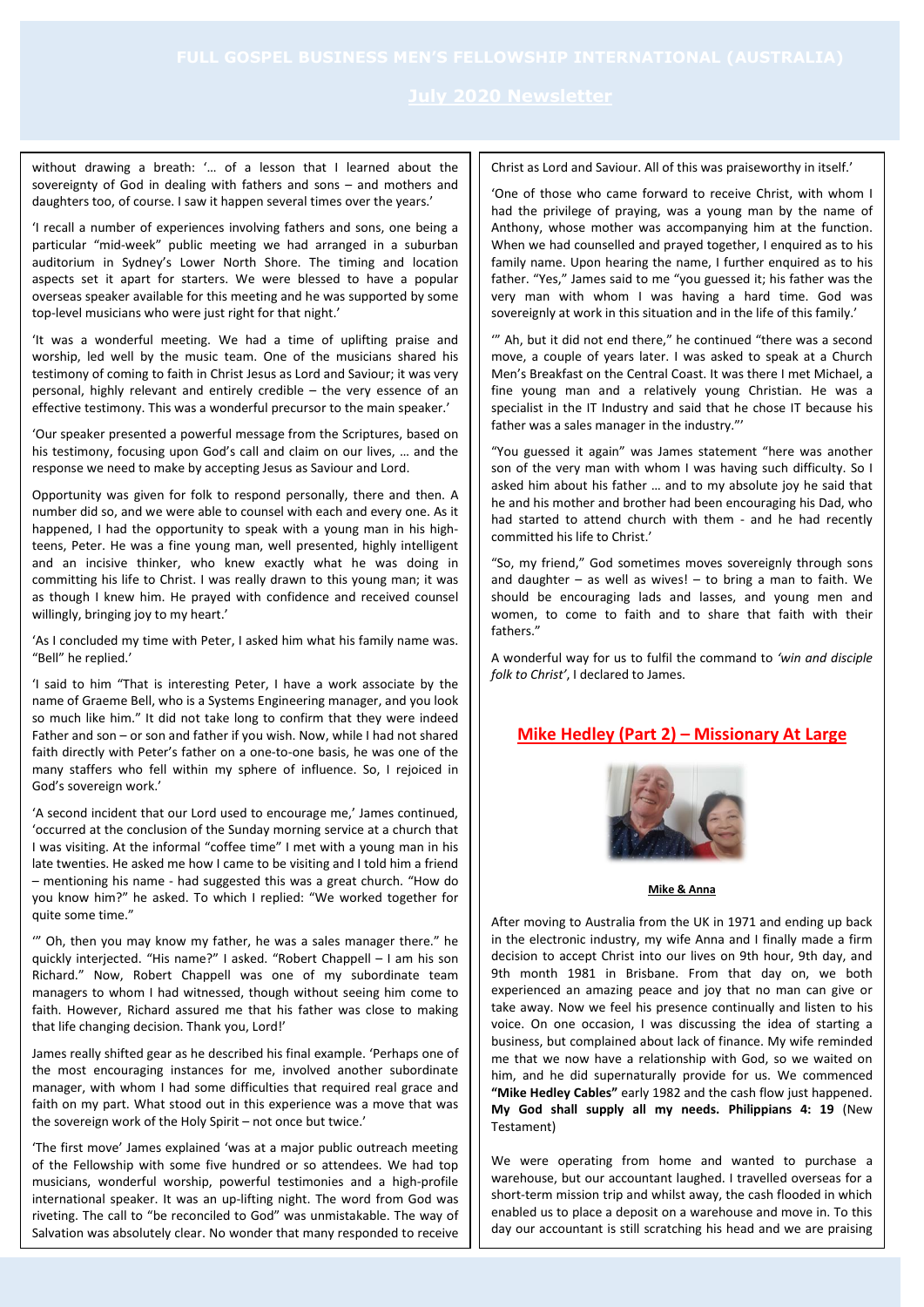God. Mike Hedley Cables rapidly increased in sales and profits and we began to realise that we have an amazing reliable God, who is there for us at all times, if only we could learn to trust him and shine his light. **Matthew 5: 16 Let your good deeds shine out for all to see, so that everyone will praise your heavenly Father.**

Because we loved the Lord so much, we were doing this by openly sharing our faith and spending time getting to know our clients over coffee etc. and we were never too busy for them. Clients would drive to our office just to have a chat with us and purchase one cable instead of courier delivery. Anna came up with the idea of placing a small sticker on every box that went out by courier daily. We would have scriptures, mainly from proverbs, on each sticker. One day we had a phone call from an angry university staff member who complained about our stickers and was abusive until Anna told her that we are the bosses. **John 1: 5 The light shines in the darkness and darkness has not overcome it.** One courier man was always cranky, but we kept loving him and asking if we could pray for his situations. One day he drove a long way back to tell us that we had not put our sticker on the box.

Anna and I went on holiday, leaving our son to run the business and we heard a wonderful story upon our return. Brisbane radio station was running a competition called 'Above and Beyond'. One of our clients was feeling low when our box was delivered. He read the scripture and was touched, because it spoke to his situation. He was so excited that he rang the radio station. The result was that Mike Hedley cables won the prize for that week.

We received free advertising for a week and a big box of goodies and flowers. It was not a coincidence but a God incidence. Another example was when I had a bad day at the office and put my head on the desk and called on God to do something. Immediately an old missionary friend walked in the door. He did not know that we had moved office and that we were located in a back road, yet this man walked into my office. I said, let's have coffee. He took one look at me and said "yeah, let's go".

He ministered to me and went on his way, never to pass our office again. **Jeremiah 33: 3 Call to me and I will answer you, and I will tell you great and mighty things, which you do not know.** Part of our business was data cable installation into offices around Brisbane. Because most of our clients knew we were Christians, they would not ask for quotations.

We soon learnt not to hide our faith, but to shine it at every opportunity. **Matthew 5: 15 – 16 We do not light a lamp and put it under a basket, but on a lampstand, and it gives light to all who are in the house. (16) Let your light shine before men, that they**

**may see your good works and glorify your Father in Heaven.** It does not matter how bad our problems may be. We **can** call upon God. **Warning...**God is not our servant, even though he loves us. Trust him.

Mike Hedley Cables traded for 25 years, including overseas business travel combined with mission work. *To be continued….*

### **The consequence of our decisions** By Ian Eckel

Everyone learns at school about Newton's third law; that for every action there is an equal and opposite reaction, and no one has to be told that anyway as its common sense. However, common sense is not all that common. A few cases that have just presented themselves lately have made me stop and think - of my own actions and what reactions they have caused.

A young man (let's call him Absalom) was talking to me confidentially about his past life, and how his father's actions caused him to walk away from church attendance as soon as he left home. He had left home to get out from under his domineering father, who became a born again Christian a long time ago. I'll have to give him a name instead of referring to him all the time as his father, let's call him Spartacus, as that name fits his aggressive hard-nosed way of presenting the gospel to everyone. Absalom related how Spartacus made him live according to the rules; he even got a flogging for not going to church once. And a list of things that would take another chapter to explain.

Spartacus preached the gospel but never applied it to himself, so that people who knew him well spoke of him as a double minded man. What he said to others never matched his actions. Being a hard task master to your children can and in most cases is the reason why, the children push Christianity away. I always say that if you want to do or say anything the right way, do it the way Jesus did it. Which means renewing your mind; easy to say but hard to do, as it means changing who you are. Becoming a different personality. The monkey on our back that hangs on after a commitment to Christ is a thing called learned behaviour. Something you subconsciously learned when you were growing up. Let me tell you a story.

A new bride was cooking their first roast lamb and her husband asked her why she cut the leg of lamb in half to cook it. After a moment's pause she said that was the way her mother did it, so on their first visit to mum's place the husband asked the mother-in-law the same question to which she replied, that's the way her mother did it. So when they visited grandma the same question was asked, to which she replied that when she was first married they could only afford a small pot so she cut the leg of lamb in half and cooked the two pieces

**EVENTS – See webpage for details**